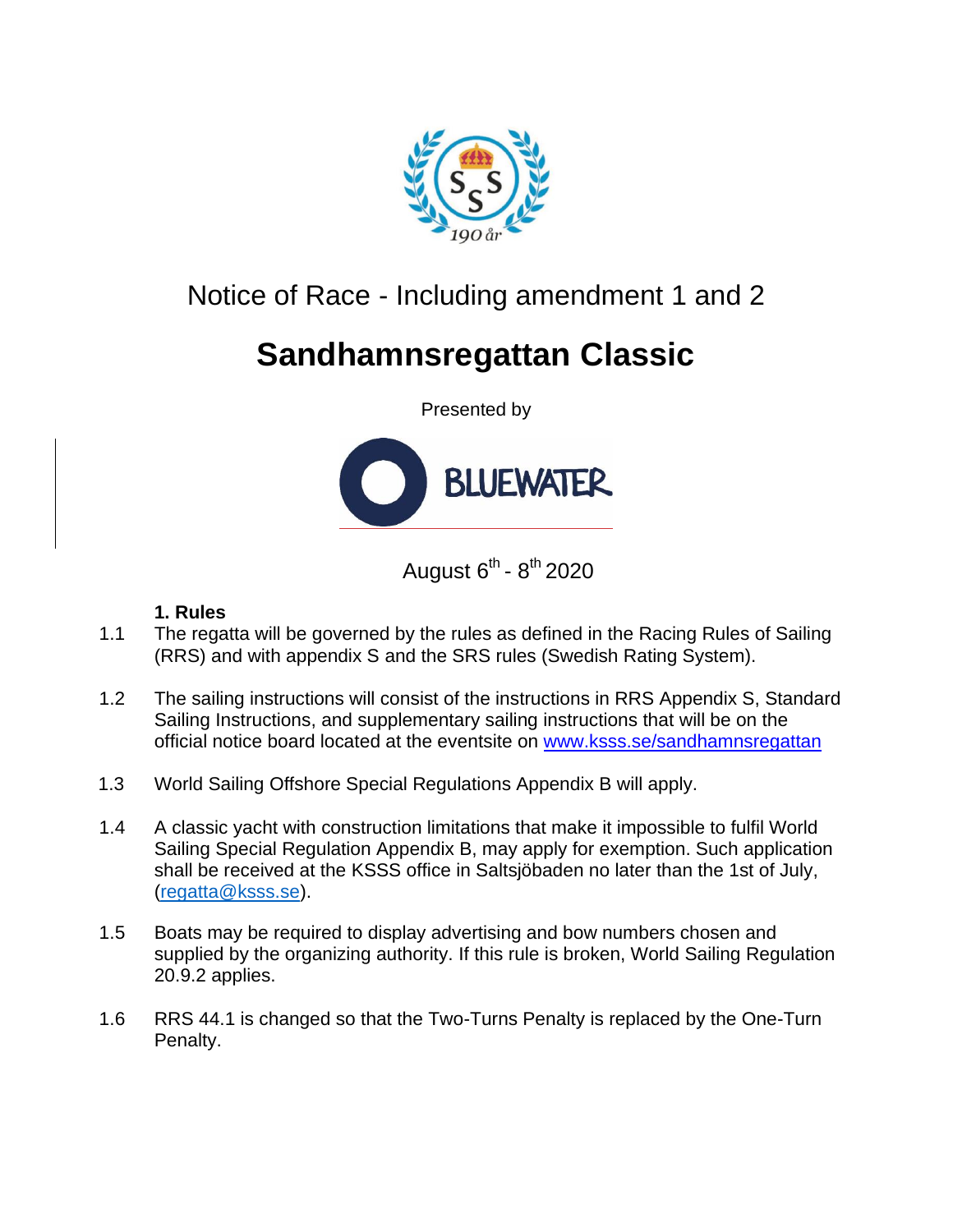- 1.7 A boat racing may be required to carry camera or/and tracking equipment on any given position on board during the race. Such equipment shall be in transmitting mode during the race.
- 1.8 If there is a conflict between languages the English text will take precedence.

#### **2. Eligibility requirements**

- 2.1 The person in charge must be a member of a club affiliated to the National Sailing Federation.
- 2.2 Each participating boat shall be insured with valid third-party liability insurance.
- 2.3 Competitors participate in the regatta entirely at their own risk. See RRS 4, Decision to Race. The organizing authority will not accept any liability for material damage or personal injury, or death sustained in conjunction with or prior to, during, or after the regatta.
- 2.4 Classic Yachts are defined as boats launched before January 1st 1968, and remained mainly conformal to her original plans. She has a hull made of wood or steel. Alternatively, a replica built anytime, which is built in conformity with or is a copy of an existing boat, or according to an original one off design before January 1st 1968. The Race Committee decides if a boat is allowed to enter as a Classic Yacht.

The Race Committee solely decides if a boat is accepted to enter as a Classic Yacht.

- 2.5 Yachts less than 7 meters in length on deck, or has an SRS scoring lower than 0,850 are not allowed unless approved by the Race Committee
- 2.6 Crew shall consist of a minimum of two persons.
- 2.7 By participating in this event competitors grant to the organizing authority and their sponsors, the right in perpetuity to make, use and show, from time to time at their discretion, any photos or any motion pictures and live, taped or filmed television and other reproductions of the athlete and yacht during the period of the competition without compensation.
- 2.8 The person in charge shall follow the rules for racing license as decided by the Swedish Sailing Federation. Competitors from other countries than Sweden are exempt from this requirement.

#### **3. Entries**

3.1 Entry shall be made not later than July  $23<sup>rd</sup>$ , 2020 at KSSS website [www.ksss.se/sandhamnsregattan](http://www.ksss.se/sandhamnsregattan)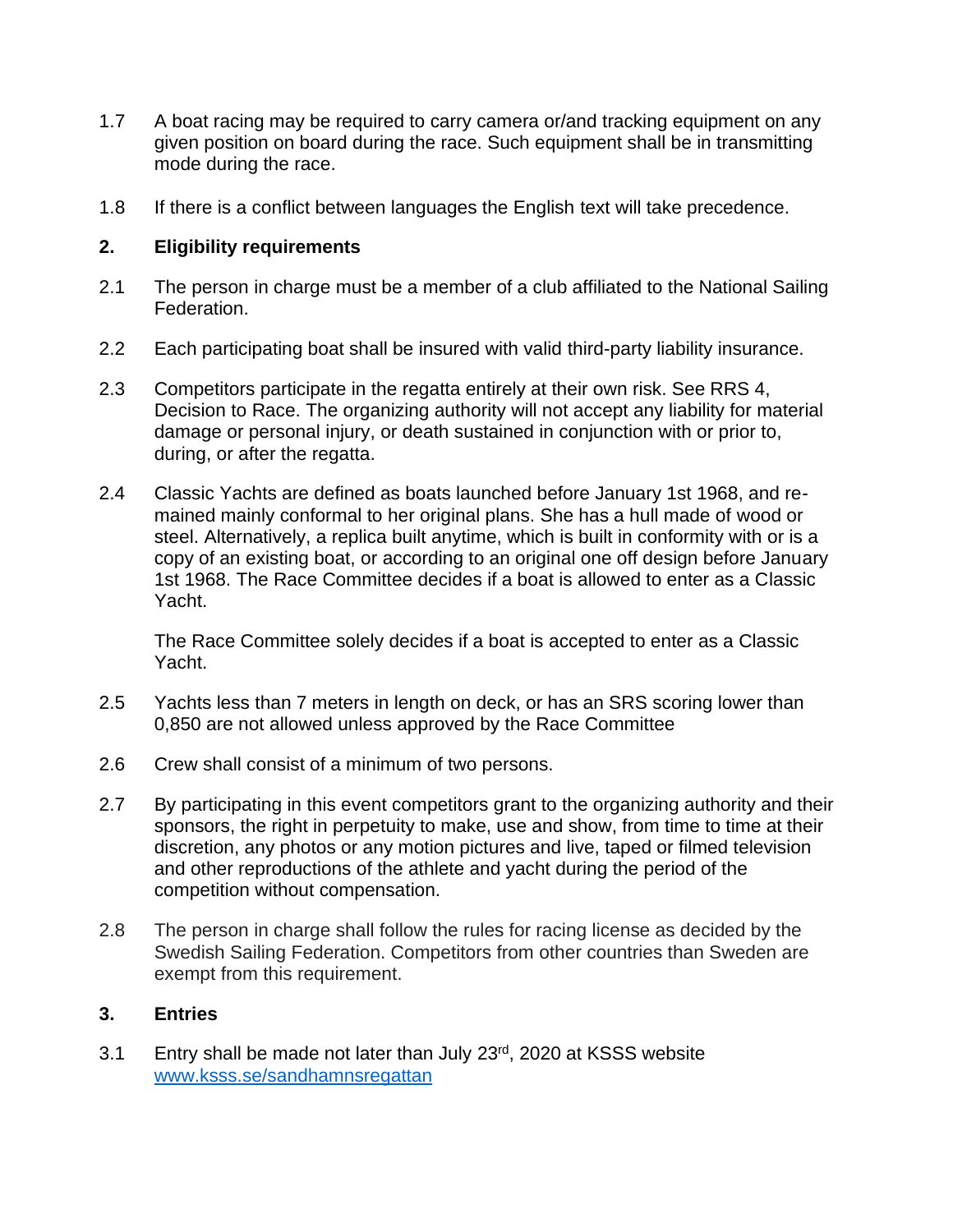#### 3.2 Entry Fee:

Classic up to 40 ft: 2.500 SEK late entry 2.700 SEK

Classic more than 40 ft: 3.000 SEK late entry 3.200 SEK

The fee is paid online when entering. Entries may be accepted until august 5<sup>th</sup> at an additional fee. Such entries require acceptance by the Race Committee.

3.3 Confirmation of entry after online payment of entry fee according to 3.2.

#### **4. Registration**

4.1 Registration shall be made at [www.sailarena.com](http://www.sailarena.com/) before Wednesday August 5<sup>th</sup> at 12:00. Find link at [www.ksss.se/sandhamnsregattan.](http://www.ksss.se/sandhamnsregattan)

Registration is complete when the registration is done in SailArena and the last fields (Crew and Boats classification) are filled in.

#### **5. Sailing Instructions**

5.1 Sailing instructions will be published online on www.ksss.se/sandhamnsregattan in the end of July. Starting list and starting order will be distributed at the skippers meeting.

#### **6. Time Schedule**

#### 6.1 **Program**

**Saturday August 1st**

08:00 Registration at SailArena opens [www.sailarena.com](http://www.sailarena.com/)

#### **Wednesday August 5th**

12:00 Registration at SailArena is closed

#### **Thursday August 6th**

09:00 Skippers meeting online [www.ksss.se/sandhamnsregattan](http://www.ksss.se/sandhamnsregattan) 12:00 First warning signal

#### **Friday August 7th**

09:00 Skippers meeting online 11:00 First warning signal

#### **Saturday August 8th**

09:00 Skippers meeting online 11:00 First warning signal 14:00 Latest time for warning signal

6.2 Three races are planned, one per day.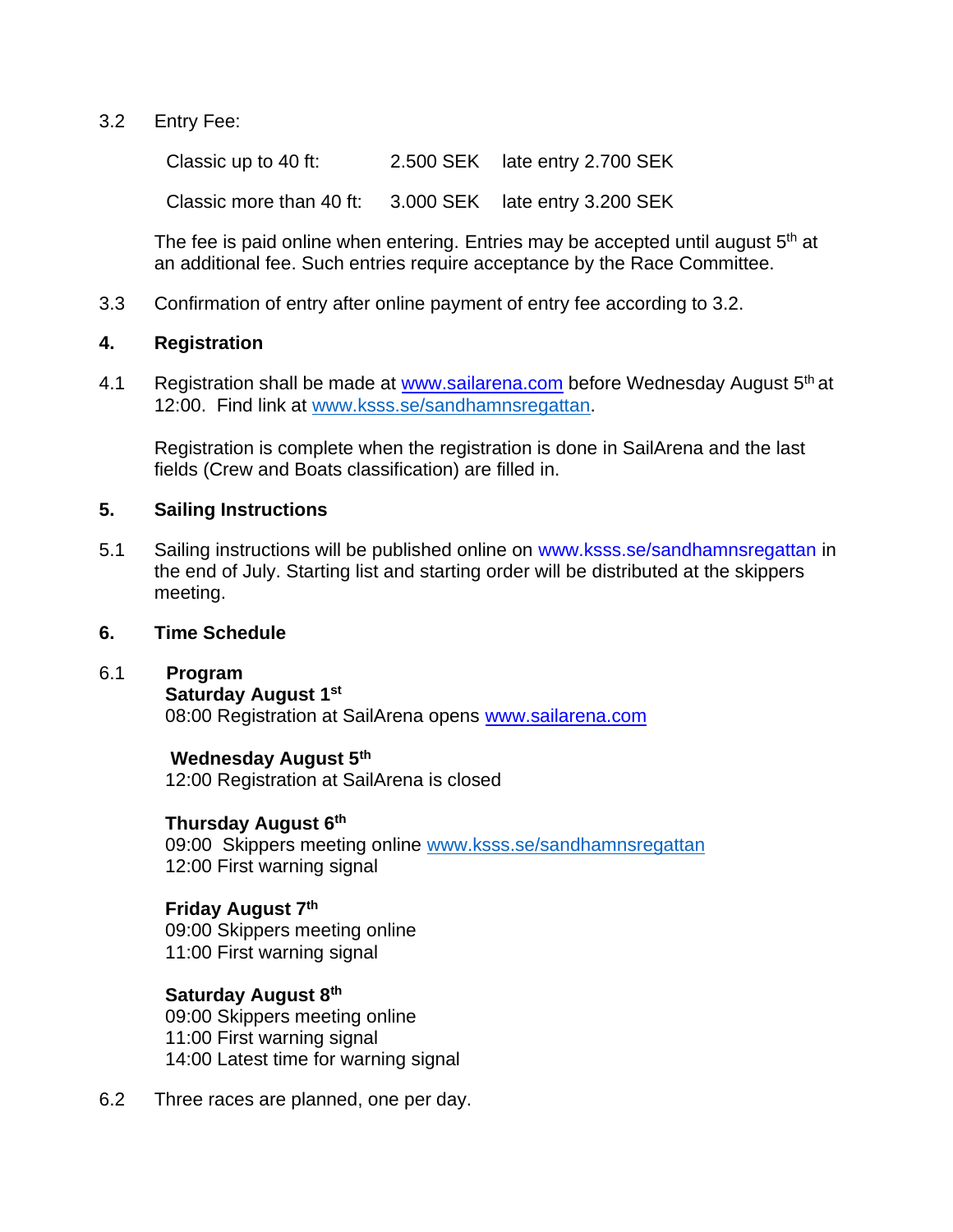#### **7. Racing area**

7.1 The racing will take place on courses in the vicinity to Sandhamn.

#### **8. Courses**

- 8.1 The courses will be distance courses in the vicinity to Sandhamn within the archipelago, but also on open sea, with a duration of approximately 2 – 5 hours. The actual course for the day will be presented at the daily Skippers meeting.
- 8.2 While racing, yachts shall not enter areas that local government or other regulations say are forbidden to enter, forbidden to pass or otherwise. These areas are obstructions as defined in the RRS.

#### **9. Protests and penalty systems**

9.1 KSR Appendix T1 will apply. A penalty after racing will be with 3% increase in sailed time. This changes RRS App T1 b.

#### **10 Scoring**

10.1 Low Point System according to RRS Appendix A.

#### **11. Prizes**

11.1 Perpetual prizes. KSSS prizes in according to the number of entered boats in the class, one prize of each started five boats, not more than eight prizes in each class.

#### **12. Covid-19**

12.1 The Swedish government and the Public Health Authority have issued rules and regulations in relation to the Corona pandemic. Competitors shall respect these rules and recommendations as directed by the Organizing Authority or Race Committee in either Notice of Race, Sailing Instructions or orally. A competitor or crew that does not comply with this rule, may be penalized by the Protest Committee as a discretionary penalty (DP). Rule 36 does not apply for a penalty under this rule.

*// KSSS Royal Swedish Yacht Club 15 July 2020*